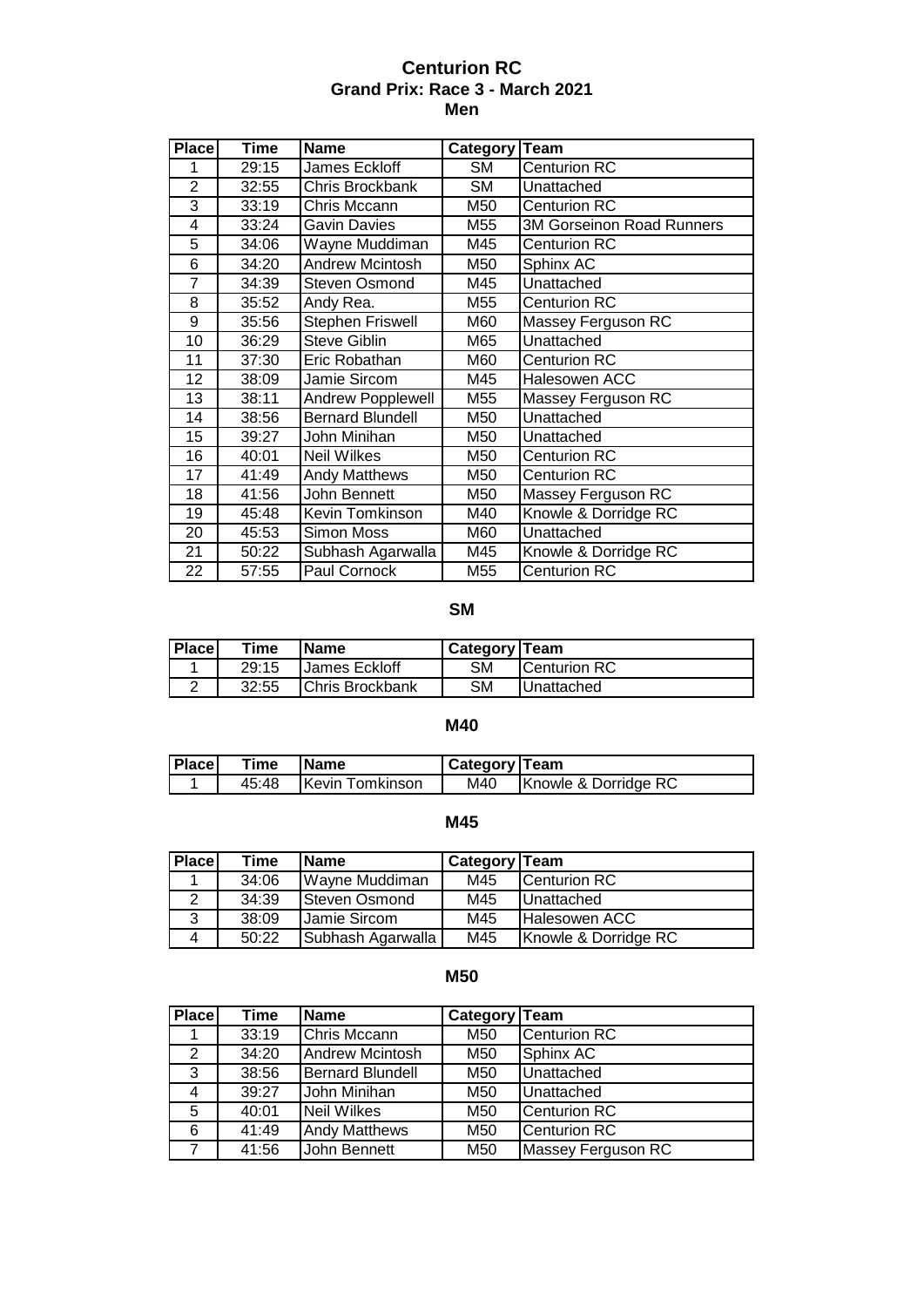**M55**

| <b>Place</b> | Time  | <b>Name</b>         | <b>Category Team</b> |                           |
|--------------|-------|---------------------|----------------------|---------------------------|
|              | 33:24 | <b>Gavin Davies</b> | M <sub>55</sub>      | 3M Gorseinon Road Runners |
|              | 35:52 | Andy Rea.           | M55                  | <b>ICenturion RC</b>      |
| 3            | 38:11 | Andrew Popplewell   | M <sub>55</sub>      | Massey Ferguson RC        |
| $\mathbf 4$  | 57:55 | <b>Paul Cornock</b> | M55                  | Centurion RC              |

#### **M60**

| <b>Place</b> | Time  | <b>Name</b>           | Category   Team |                      |
|--------------|-------|-----------------------|-----------------|----------------------|
|              | 35:56 | Stephen Friswell      | M60             | Massey Ferguson RC   |
|              | 37:30 | <b>IEric Robathan</b> | M60             | <b>ICenturion RC</b> |
|              | 45:53 | <b>ISimon Moss</b>    | M60             | <b>Unattached</b>    |

#### **M65**

| <b>Place</b> | Time  | <b>Name</b>          | ' Category Team |            |
|--------------|-------|----------------------|-----------------|------------|
|              | 36:29 | <b>ISteve Giblin</b> | M65             | Unattached |

### **3M Gorseinon Road Runners**

| <b>Place</b> | Time  | <b>IName</b>         | <b>I Category Team</b> |                                   |
|--------------|-------|----------------------|------------------------|-----------------------------------|
|              | 33:24 | <b>IGavin Davies</b> | M55                    | <b>I3M Gorseinon Road Runners</b> |

## **Centurion RC**

| <b>Place</b> | Time  | <b>Name</b>          | Category   Team |                     |
|--------------|-------|----------------------|-----------------|---------------------|
|              | 29:15 | James Eckloff        | <b>SM</b>       | Centurion RC        |
| 2            | 33:19 | Chris Mccann         | M50             | <b>Centurion RC</b> |
| 3            | 34:06 | Wayne Muddiman       | M45             | <b>Centurion RC</b> |
| 4            | 35:52 | Andy Rea.            | M <sub>55</sub> | <b>Centurion RC</b> |
| 5            | 37:30 | Eric Robathan        | M60             | <b>Centurion RC</b> |
| 6            | 40:01 | Neil Wilkes          | M50             | Centurion RC        |
| 7            | 41:49 | <b>Andy Matthews</b> | M50             | <b>Centurion RC</b> |
| 8            | 57:55 | Paul Cornock         | M <sub>55</sub> | <b>Centurion RC</b> |

### **Halesowen ACC**

| Place | Time  | <b>IName</b>         | Category   Team |                      |
|-------|-------|----------------------|-----------------|----------------------|
|       | 38:09 | <b>IJamie Sircom</b> | M45             | <b>Halesowen ACC</b> |

## **Knowle & Dorridge RC**

| <b>Place</b> | Time  | <b>IName</b>      | Category   Team |                      |
|--------------|-------|-------------------|-----------------|----------------------|
|              | 45:48 | Kevin Tomkinson   | M40             | Knowle & Dorridge RC |
|              | 50:22 | Subhash Agarwalla | M45             | Knowle & Dorridge RC |

### **Massey Ferguson RC**

| <b>Place</b> | Time  | <b>Name</b>       | <b>Category Team</b> |                    |
|--------------|-------|-------------------|----------------------|--------------------|
|              | 35:56 | Stephen Friswell  | M60                  | Massey Ferguson RC |
|              | 38:11 | Andrew Popplewell | M <sub>55</sub>      | Massey Ferguson RC |
| 3            | 41:56 | John Bennett      | M50                  | Massey Ferguson RC |

# **Sphinx AC**

| <b>Place</b> | Time  | Name            | <b>Category Team</b> |              |
|--------------|-------|-----------------|----------------------|--------------|
|              | 34:20 | Andrew Mcintosh | M50                  | Sphinx<br>AC |